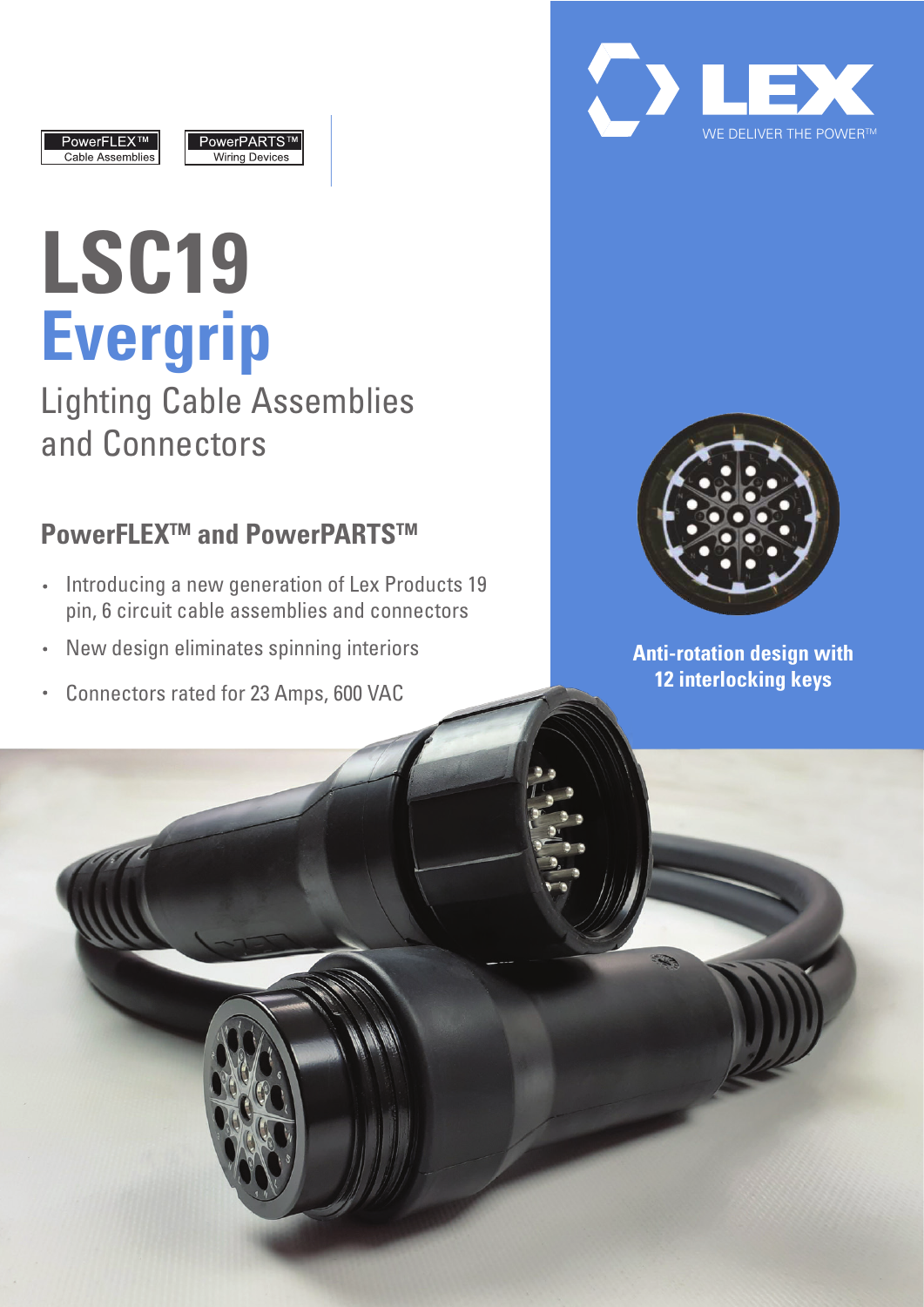## **LSC19 EverGrip 19 Pin Multi-Cable Extensions**



#### **No More Spinning Interiors!**

Lex Products' proprietary new anti-rotation design features 12 interlocking keys to help prevent the spinning of an interior within a connector's male or female housing. The new LSC19 connectors help to eliminate this long standing industry problem, while delivering enhanced safety and durability. The new connector design helps lower maintenance requirements and total cost of ownership.

- $\bullet$ Helps eliminate broken conductors and loose or damaged ground rings
- $\bullet$ Prevents misalignment of male and female circuit conductors

New anti-rotation connector features 12 interlocking keys to prevent spinning



## **Higher Rating!**

- Lex Products' new LSC19 Connectors are rated 23 Amps, 600 VAC
- Each circuit can carry up to a maximum of 23 Amps continuous load
- Interiors are clearly and permanently marked on front and back for ease of wiring and circuit identification



maintain constant pressure over the life of the device and help ensure low resistance connections. Silver plated brass contacts allow for high conductivity.



#### **Tempered Spring" Female Contacts Grounding Rings - available on request**

A recessed area in the interior accepts the grounding rings, allowing the ground conductors in multi-cable to be bonded. Extended grounding contacts provide "first make last break connection".

#### **Personalised Moulding Available**

Lex offers custom logo marking for EverGrip moulded cable assemblies. These markings are created on an insert in the mould itself and are permanent.

**£20** one off charge **Free** for 50+ pieces



#### **Dimensions of insert**

**L1 -** 37.6mm **L2 -** 19.3mm